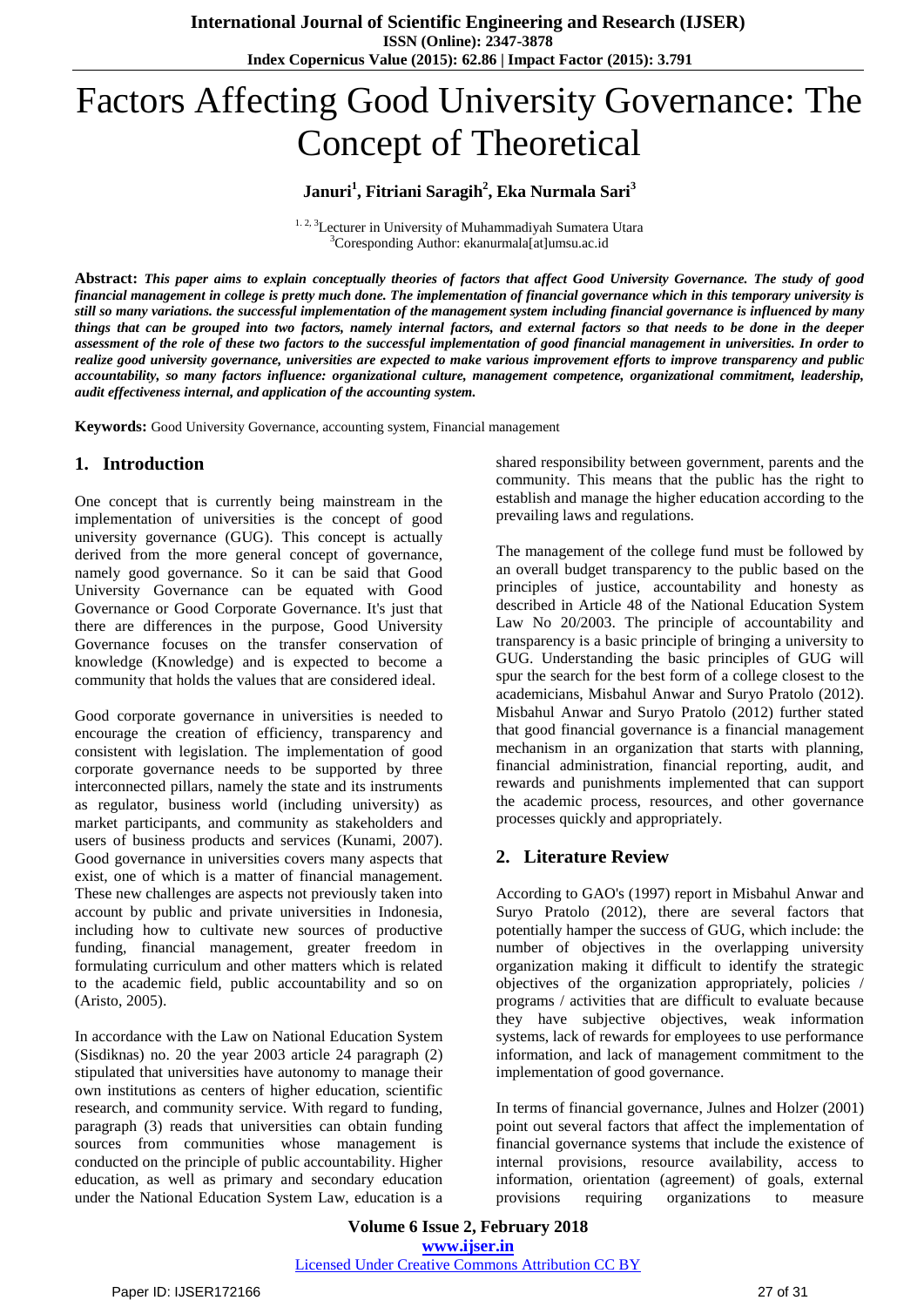performance, the presence of internal and external support and openness of the organization, its leaders, and its staff towards innovation and change that will improve organizational performance (organizational culture). Furthermore, Cavalluzzo and Ittner (2003) have proven that the limitations of information systems, management commitments, decision-making authorities, can influence the implementation of organizational governance systems

In addition to these factors, factors that are not less important to affect good university governance is the culture of the organization. A good organizational culture will certainly affect the organizational culture itself and how to organize it. Organizational culture is very influential on the behavior of the members of the organization, so if the culture of the organization then it is not surprising that the members of the organization are good people and quality as well. So it is not wrong if Schein (1984), reveals that many recent works argue about the key role of organizational culture to achieve organizational excellence. Organizational culture, either directly or indirectly, will affect performance.

Keith Kefgen and Manav Thadani, (2003) in the results of his research stated that. Organizational culture shows an indispensable part of the governance mentality of an organization. Furthermore, Mas Achmad Daniri (2005) states that the successful implementation of good governance is inseparable influenced by internal and external factors of the organization. Internal factors are various factors that come from within the company, one of which is the organizational culture. According to Mardiasmo, D., Et.al, (2008). Further analysis can be drawn the conclusion that the political and cultural history of bureaucracy (or local government customs and culture) is a key constraint variable for good governance implementation. In line with research Eka (2013) that organizational culture the significant influence on good governance SKPD in the city of Medan.

In order to create an organization with high performance requires a high management commitment from the leadership and staff to achieve the desired results (GAO, 2001). GAO (1997) states that the implementation of a results-oriented management system will not work without a strong commitment from its personnel. In the context of good financial governance, Shields (1995) in Cavalluzzo and Ittner (2003) states that management commitment can be mirrored by allocating resources, objectives, and strategies to valuable plans; reject resources that hamper innovation; and provide the political support necessary to motivate or suppress individuals or other parties who deny innovation. Thus, the existence of a high management commitment will enhance performance accountability (Artley, 2001) and the use of performance information (The Urban Institute, 2002). Cavalluzzo and Ittner (2003) also argue that management commitment positively affects the development of performance indicators, performance accountability and the use of performance information generated by the application of sound management systems.

Technology is one of the key factors that influence the successful implementation of an information system. Organizations that do not have appropriate and adequate technology will usually have difficulty designing, implementing, and evaluating products or services that have been generated (Poole et al., 2001). On the other hand, organizations with better quality information systems will be able to implement organizational governance systems more easily than organizations with poor information systems due to lower governance costs as stated by Krumwiede (1998) in Cavalluzo and Ittner (2003). Some research results in the public sector indicate that the information system problem represents a major obstacle to the successful implementation of an organizational governance system. This is related to the limitations of existing information systems capabilities to provide reliable, valid, timely and cost-effective data. Kravcuk and Schank (1996) point out that public sector organizations often face serious problems in financial governance due to various problems in information systems such as differences in data definition, technology, accessibility, and the amount of data obtained. The use of performance measurement systems for accountability and support for decision-making is likely to be limited because of the limitations of information systems will prevent managers from obtaining timely and reliable data. According to Cavalluzzo and Ittner (2003), the limitations of information systems in an organization negatively affect the development of organizational governance systems.

The decision-making authority is a condition in which a person has the authorization or the right to make a decision with predetermined requirements in order to achieve the organization's strategic goals (Cavalluzzo and Ittner, 2003). The delegation of the decision-making authority of the leadership to his subordinates is an essential element for the creation of organizational performance improvement (Yasunari Tamada and Tsung-Sheng Tsai, 2004). Centralized decision-making authority will also reduce the level of accountability among public sector organization personnel and lead to decisions about unwanted performance and resources and mismanagement that lead to a decline in the quality of public services (Mwita, 2000). Within the scope of good financial governance, Laurensius (2004) argues that personnel need to be given the authority to create their own performance measures and targets and to achieve the targets according to the rules of the game applicable within the organization. Implementation of performance measurement systems often fails because employee engagement factors are not addressed. The involvement of program staff in the development of performance measurement systems is one of the factors affecting the level of use of performance information within an organization (The Urban Institute, 2002). Decision-making authority is also a factor influencing performance accountability (Artley, 2001)

Furthermore, Cavalluzzo and Ittner (2003) have proven that the decision-making authority given to the management has a positive effect on the development of performance measurement systems, performance accountability and the use of performance information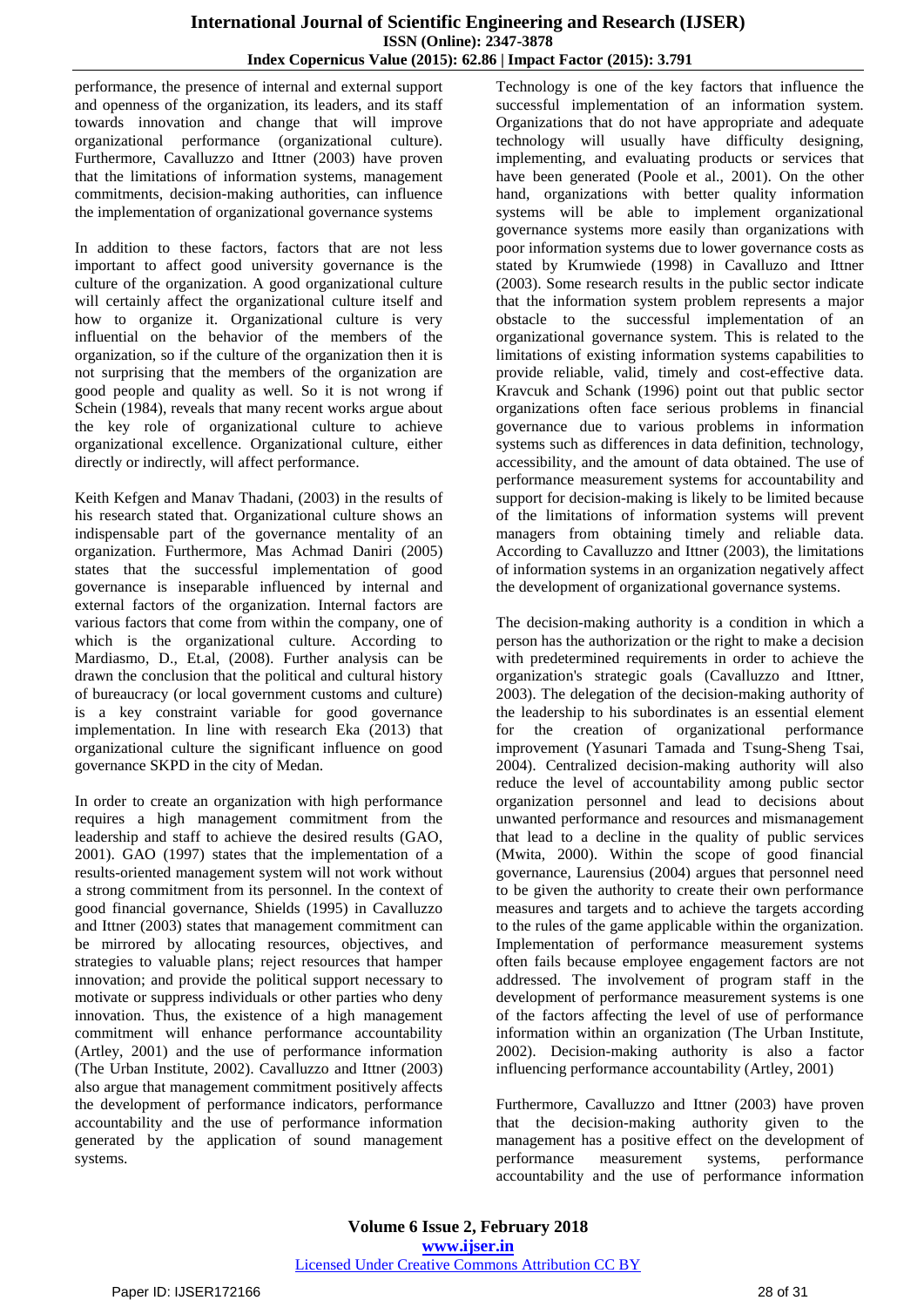generated by the implementation of performance measurement systems.

Management competence is a capability that a person possesses professional knowledge and skills, including experience, also concerning functions, roles, duties, skills, abilities or personal traits of a person, underlying a person to be able to demonstrate a good work performance in the field of work, specific roles and situations and are communicated and shared among people in a careful context.

Tri Widyastuti, Tafsir Hanafi (2010) states that based the simultaneous determination, there is a positive determination between competence and the implementation of good governance. Furthermore, Shahram Gilaninia, Hosein Ganjinia, Zahid Babaei, Seyyed Javad Mousavian (2011) stated in his research Pearson correlation test results show the dependent variable has a high correlation with free variable knowledge of good governance of city administration. Ttest also shows that knowledge variables, organizational learning, knowledge transfer, stored knowledge, user knowledge, knowledge creation influence in good urban governance.

Furthermore, Enceng, Liestyodono BI, and Purwaningdyah MW (2008) stated that the high performance of local government unit of education applies to the competence of education and the development of capability due to the growth. The competencies expected by a capable district government apparatus are the ability to analyze problems within a citizen and be able to resolve them in terms of the district government's practical system. Similarly, research Eka (2012) that the competence of regional apparatus in the City field has a significant effect on good governance.

In order to realize good university governance, universities are expected to make various improvement efforts to improve transparency and public accountability, one of them with more effective accounting practices, Eka (2012). Richard G. Sloan (2001) research shows that financial accounting is a key ingredient in corporate governance processes. Similarly, Eugene's (2003) study states that accounting and auditing are components of a broader corporate governance system and can not be "fixed" in any way, without substantive changes in the governance process as a whole. Furthermore, Nikhil C. Shil (2008) states that accounting is called a vehicle to ensure GCG, and it is believed that the world should adopt global accounting standards.

Vijay Kelkar (2009) states that the accounting framework has an impact on the quality of governance. Another study was conducted by P.Brown et all (2010) which states that there is a positive relationship between good governance and accounting quality. Mardiasmo (2002) states Good governance and accounting in the public sector have a strong relationship, where public sector accounting as a tool for elaborating good governance to a more realistic order. Furthermore, Mardiasmo (2006) states that public sector accounting, articulated through management accounting, financial accounting, and public sector auditing, is very urgent for development and application as a tool to realize transparency and public accountability in achieving good governance. The results of research conducted by Urif Santoso and John (2008) who found evidence that the application of public sector accounting effect on good governance in this case to the government accountability. Similarly, Eka (2012) research finds that the accounting publication in public sector in City Device Work Unit (SKPD) of Medan City has a significant effect on Good Governance.

Internal audit is a function within the organization that is tasked with testing and evaluating activities within the organization (Anderson et al, 1993) in Isnaeni (2013). Internal auditing assists in decision making through the provision of independent assessments of implementation activities, policies and operations within the organization (Isnaeni, 2013). The impact of internal audit activities is the efficiency and effectiveness of the audit process. At the process level, the impact of internal audit activities is related to the cost savings generated by implementing recommended recommendations (Cashell and Adhizer, 2002 in Arena 2009). At the enterprise level, the results can address the internal audit contribution to organizational performance, or its role in avoiding organizational failure by ensuring that the governance of the company is well-executed.

Implementation of good university governance will be evaluated by internal audit in order to know how far the governance process can meet stakeholder expectations, Isnaeni (2013). According to Ion Croitoru (2011), internal audit actively contributes to supporting the culture and ethics of the organization through the implementation of good governance and to determine whether managers and employees in the entity adhere to responsibilities in accordance with their positions in the entity. The effectiveness of internal audit can be achieved through continuous evaluation and improvement made an internal audit of the services provided, Ziegenfus (2000). According to Dittenhofer (2001), the effectiveness of internal audit will encourage the achievement of organizational goals and objectives.

More specifically, Ramsden (1998) states that the success of a university in the delivery of education is largely determined by the ability of the academic staff to respond to changes energetically. Leadership or leadership in college is defined by Ramsden (1998) as practical and daily activities of managing, supporting, developing and inspiring colleagues, and deals particularly with how people relate to each other. In this case should be emphasized that leadership is not solely about his personality but more than that, namely the ability of the leader to lead in the context of the academic environment.

Furthermore, given the size of a leader's role in creating a conducive environment, Burns (1978 in Ramsden, 1998, p. 110) states that a suitable leadership style for the academic community is transformational leadership. In this style, leadership is more inclined to sharing leadership, that is, the practice of authority relies on the exercise of consensus

**Volume 6 Issue 2, February 2018 <www.ijser.in>** [Licensed Under Creative Commons Attribution CC BY](http://creativecommons.org/licenses/by/4.0/)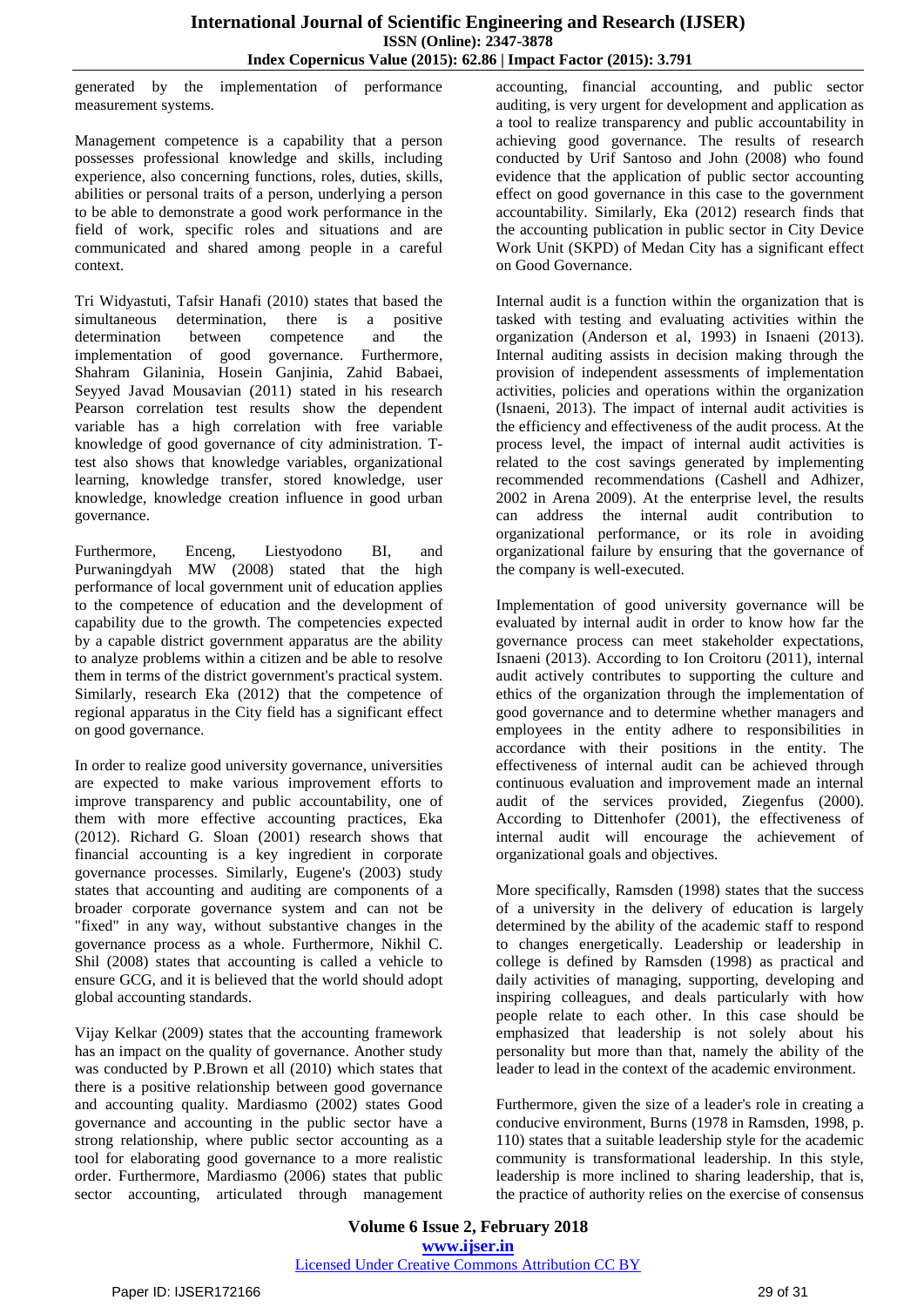rather than top-down power (Ramsden, 1998). Therefore, academic staff is involved in facing new challenges. In addition, academic and administrative staff are encouraged and supported together for the creation of a cooperative and professional culture so that existing problems can be solved more effectively.

Leadership in university is not the same as leadership in other organizations or institutions. Applying appropriate leadership in accordance with the characteristics of universities is the main capital for the achievement of successful universities, especially at this time where the university has grown to become more complex in the appeal in the past. Based on the above description of the research indicates that leadership has an influence on good university governance. This is because success in college is determined by the leadership of the college concerned.

Based on the literature review, several factors that allegedly influence GUG are personal factors consisting of management competence and management commitment, internal policy factors consisting of internal audit effectiveness, effectiveness of accounting practice, decision-making authority, and leadership style, external environmental factors consisting of competition between universities, university regulation and interest from the community, and information system factors consisting of information technology, access to information technology, and access to information. This paper explains only organizational culture, management competence, organizational commitment, leadership, the effectiveness of internal audit, and the application of accounting system which theoretical concept is able to influence GUG.

# **3. Conclusion**

As a spearhead of innovation and creative, innovative, and responsive human development, higher education is required to always improve its quality and relevance and is required to constantly reform its governance from time to time in response to challenges and changes in the rapidly evolving environment. Upcoming, the task of managing the education becomes very heavy with the demands of financial management, especially in deciding a number of tuition fees to learners should be communicated to parents (community) including a number of the university needs as a whole. Management of funds or tuition fees at universities should be able to improve the quality of graduates and be able to compete with other universities based on the principles of fairness, efficiency, transparency and public accountability. Therefore, in its implementation, a university institution must fulfill the principles of good university governance.

Based on the literature review, several factors that allegedly influence the implementation of good financial governance and GUG are personal factors consisting of management competence and management commitment, internal policy factors consisting of internal audit effectiveness, the effectiveness of accounting practices, decision-making authority, and leadership style, external environment consisting of competition among universities, university regulation and interest from society, and information system factor consisting of information technology, access to information technology, and information access.

## **Reference**

- [1] Ali Hanapiah Muhi.2013. Membangun Good Governance Pada Perguruan Tinggi Di Indonesia.
- [2] Aghion, P, et al. 2009. The Governance and Performance of Research Universities: Evidence from Europe and the U.S. NBER Working paper series, National Bureau of Economic Research Cambridge, Mass
- [3] Artley, Will. 2001. The Performance Management Handbook Volume 3: Establishing Accountability for Performance. USA: Performance-Based Management Special Interest Group (PBMSIG).
- [4] Arena, M, and Azzone, G. 2009. Managerial Control in Nonprofit Organization. Irwin: Homewood
- [5] Cavalluzzo, Ken S. dan Christopher D. Ittner. 2003. Implementing Performance Measurement Innovations
- [6] Dittenhofer, M .2001. Internal Audit Effectiveness: An Expansion of Present Methods. Managerial Auditing Journal. Vol 16 No 18 pp. 443-450
- [7] Daniri, A., 2004. Konsisten pada Good Corporate Governance. http://www.Sinar harapan.co.id/ceo/2004/0119/ceo2.htm
- [8] Elim, Meyulinda. Wahyuni, Ulfia. dan Himawan, Irfan . 2006. Expansion Strategy of Education Financial Management in Indonesia. Jurnal Akuntansi dan Keuangan Sektor Publik. Vol 07. No 02.
- [9] Enceng, LiestyodonoBI, dan Purwaningdyah MW, 2008, Meningkatkan Kompetensi Aparatur Pemerintah Daerah Dalam Mewujudkan Good Governance, Jurnal Kebijakan dan Manajemen PNS, Vo. 2 No. 1, Juni 2008
- [10]Eugene A.Imhoff, Jr, 2003, Accounting Quality, Auditing, and Corporate Governance. Accounting Horizons, Supplement, pp 117-128
- [11]Eka Nurmala Sari .2012. Pengaruh Kompetensi Aparatur Daerah Terhadap Efektivitas Penerapan Akuntansi Sektor Publik serta dampaknya terhadap Good Governance . Jurnal Riset Akuntansi dan Bisnis ISSN 1693 -7597. Vol 12 No 2/ September 2012. Hal; 209 - 232
- [12]--------------------------.2013. Pengaruh Budaya Organisasi Terhadap Efektivitas Penerapan Akuntansi Sektor Publik serta dampaknya terhadap Good Governance. Jurnal Riset Akuntansi dan Bisnis ISSN 1693 -7597. Vol. 13 No. 1/ Maret 2013, hal; 25 – 54
- [13]GAO. 1997. Managing For Results: Analytic Challenges in Measuring Performance. MD: General Accounting Office, Gaithersburg, GAO-01-596
- [14]GAO. 2001. Managing For Results: Federal Managers' Views on Key Management Issues Vary Widely Across Agencies. MD: General Accounting Office, Gaithersburg, GAO- 01-592.
- [15]Imam Ghozali. 2002. Aplikasi Analisis Multivariat dengan Program SPSS, Semarang: Badan Penerbit Universitas Dipenogoro
- [16]Isnaeni Nurhayati (2013). Pengaruh Good University Governance, Efektivitas Audit Internal, Komitmen Organisasional Terhadap Kinerja Manajerial Dengan

**Volume 6 Issue 2, February 2018 <www.ijser.in>**

#### [Licensed Under Creative Commons Attribution CC BY](http://creativecommons.org/licenses/by/4.0/)